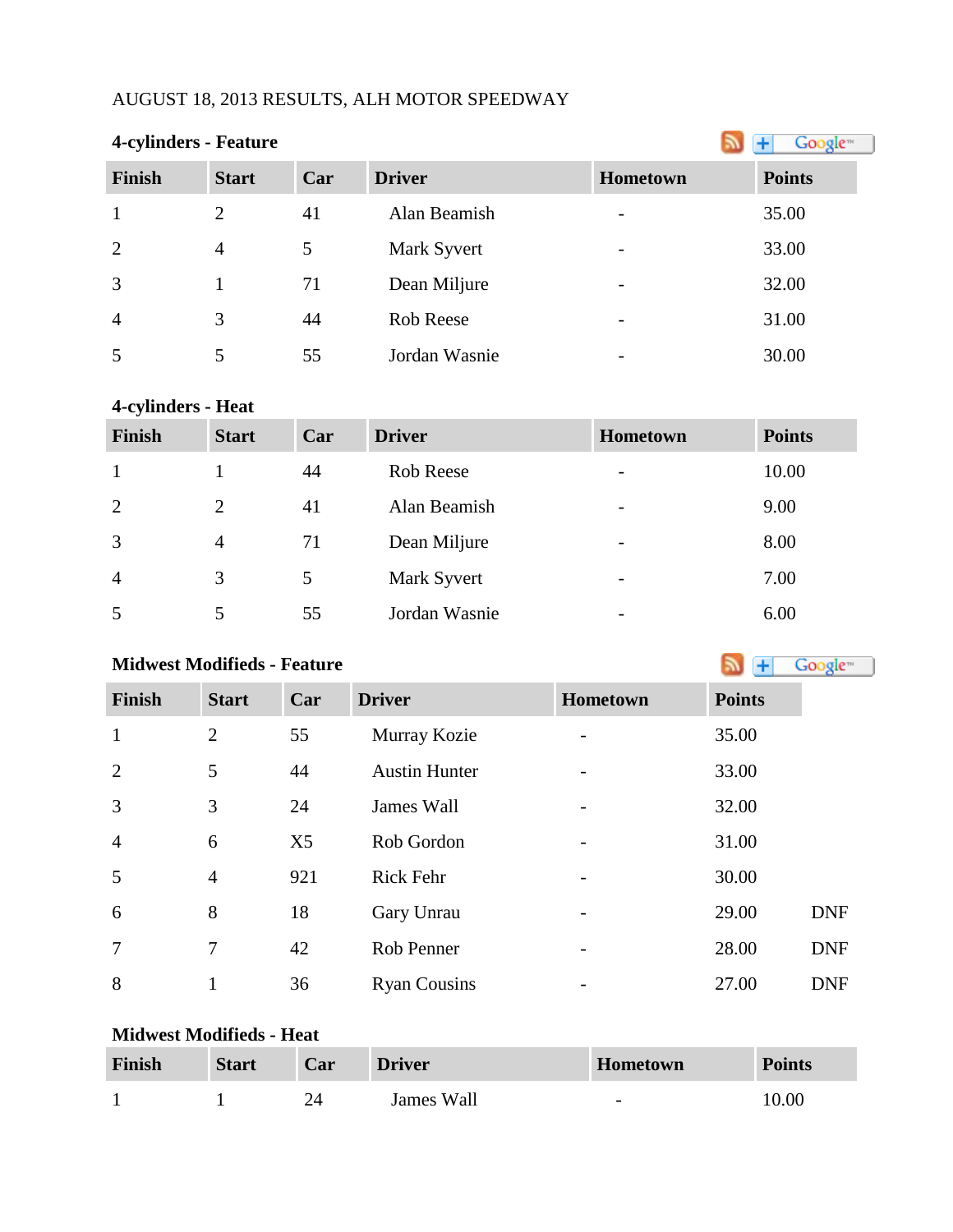| 2              | 3              | 44             | <b>Austin Hunter</b> | $\overline{\phantom{a}}$ | 9.00 |
|----------------|----------------|----------------|----------------------|--------------------------|------|
| 3              | 6              | 921            | <b>Rick Fehr</b>     | $\overline{\phantom{a}}$ | 8.00 |
| $\overline{4}$ |                | 36             | <b>Ryan Cousins</b>  | $\overline{\phantom{a}}$ | 7.00 |
| 5              | $\overline{4}$ | 55             | Murray Kozie         | $\overline{\phantom{a}}$ | 6.00 |
| 6              | 8              | X <sub>5</sub> | Rob Gordon           | $\overline{\phantom{m}}$ | 5.00 |
| $\overline{7}$ | 5              | 42             | Rob Penner           | $\overline{\phantom{a}}$ | 4.00 |
| 8              | $\overline{2}$ | 18             | Gary Unrau           | $\overline{\phantom{a}}$ | 3.00 |

| <b>Modifieds - Feature</b> |                |     |                    |                          | Google <sup>-1</sup> |
|----------------------------|----------------|-----|--------------------|--------------------------|----------------------|
| <b>Finish</b>              | <b>Start</b>   | Car | <b>Driver</b>      | Hometown                 | <b>Points</b>        |
| $\mathbf{1}$               | $\overline{4}$ | 48  | Jerome Guyot       | $\overline{\phantom{0}}$ | 35.00                |
| 2                          | $\overline{2}$ | 10W | Ward Imrie         | $\overline{\phantom{0}}$ | 33.00                |
| 3                          |                | 9M  | Lee Mcrae          |                          | 32.00                |
| $\overline{4}$             | 5              | 5   | <b>Scott Greer</b> |                          | 31.00                |
| 5                          | 3              | 20X | Darian Boyce       |                          | 30.00                |

### **Modifieds - Heat**

| <b>Finish</b>  | <b>Start</b>   | Car | <b>Driver</b>      | Hometown                 | <b>Points</b> |            |
|----------------|----------------|-----|--------------------|--------------------------|---------------|------------|
|                | $\overline{2}$ | 9M  | Lee Mcrae          | $\overline{\phantom{a}}$ | 10.00         |            |
| $\overline{2}$ |                | 20X | Darian Boyce       | $\overline{\phantom{0}}$ | 9.00          |            |
| 3              | $\overline{4}$ | 10W | Ward Imrie         | $\overline{\phantom{a}}$ | 8.00          |            |
| $\overline{4}$ | 5              | 48  | Jerome Guyot       | $\overline{\phantom{0}}$ | 7.00          |            |
| 5              | 3              | 5   | <b>Scott Greer</b> | $\overline{\phantom{0}}$ | 6.00          | <b>DNF</b> |

# **Street Stock - Feature**

| Finish         | <b>Start</b> | Car     | <b>Driver</b>  | <b>Hometown</b>          | <b>Points</b> |
|----------------|--------------|---------|----------------|--------------------------|---------------|
|                | 3            | $11$ JR | Shane Holden   | $\overline{\phantom{a}}$ | 35.00         |
| 2              | 2            | 80      | Jesse Pederson | $\overline{\phantom{a}}$ | 33.00         |
| 3              |              | 88      | Cody Wall      | $\overline{\phantom{a}}$ | 32.00         |
| $\overline{4}$ | 6            | 70      | Jesse Teunis   | $\overline{\phantom{0}}$ | 31.00         |